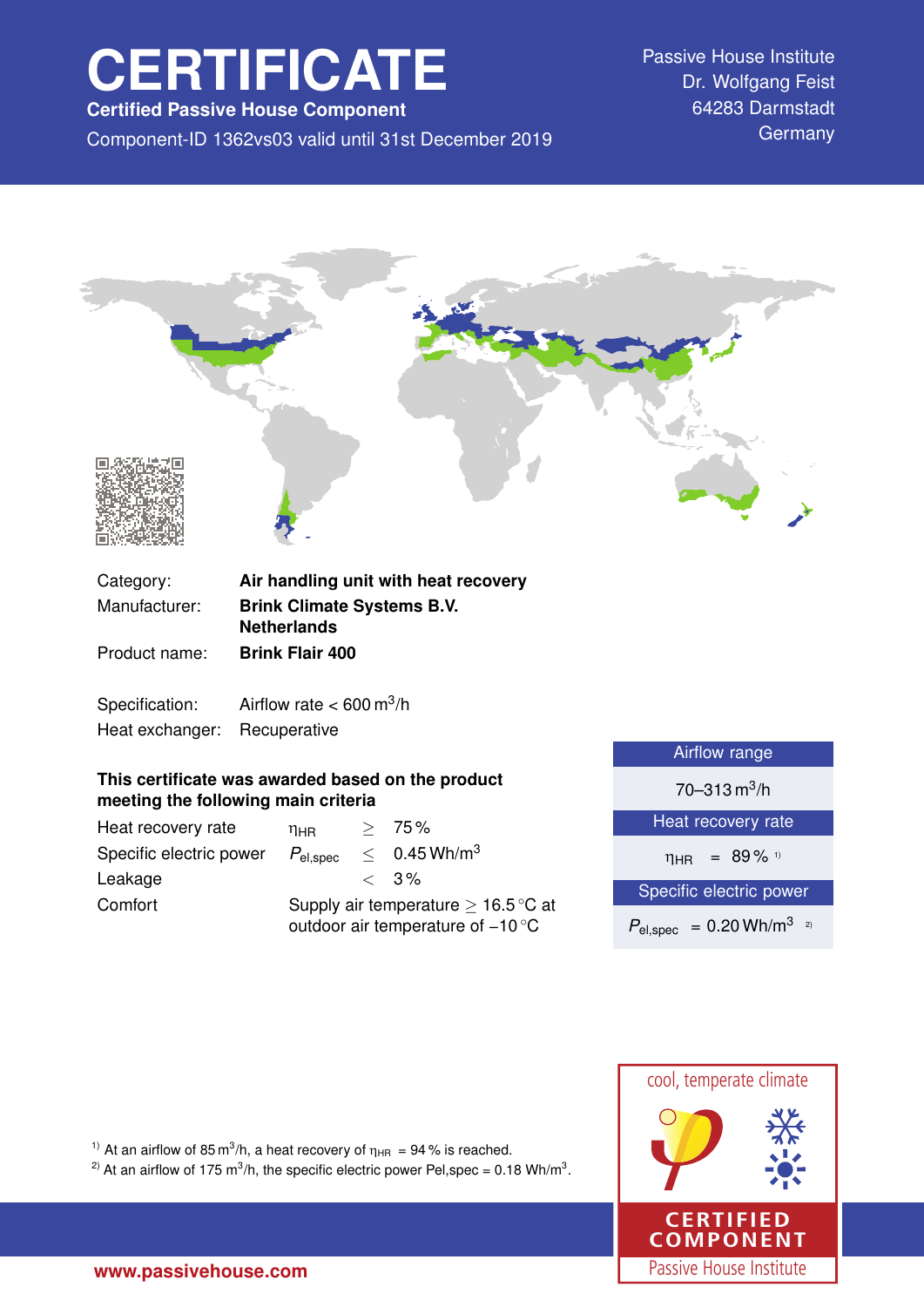**Brink Climate Systems B.V.** Wethouder Wassebaliestraat 8, 7951 SN Staphorst, Netherlands  $\hat{\sigma}$  +31 (0)522 46 96 13 |  $\boxtimes$  [info@brinkclimatesystems.nl](mailto:info@brinkclimatesystems.nl) |  $\hat{\sigma}$  <http://www.brinkclimatesystems.nl> |

## **Passive House comfort criterion**

At an outdoor air temperature of - 10  $\degree$ C a supply air temperatur higher than 16.5  $\degree$ C is achieved by use of an internal and additional external electric preheater. The criterion is therefore met.

#### **Efficiency criterion (heat recovery rate)**

The effective heat recovery rate is measured at a test facility using balanced mass flows of the outdoor and exhaust air. The boundary conditions for the measurement are documented in the testing procedure.

$$
\eta_{HR} = \frac{(\theta_{ETA} - \theta_{EHA}) + \frac{P_{el}}{\dot{m} \cdot c_p}}{(\theta_{ETA} - \theta_{ODA})}
$$

**With** 

- $\eta_{HR}$  Heat recovery rate in %
- θ*ETA* Extract air temperature in ◦C
- θ*EHA* Exhaust air temperature in ◦C
- θ*ODA* Outdoor air temperature in ◦C
- *P*el Electric power in W
- *m˙* Mass flow in kg/h
- $c_p$  Specific heat capacity in W h/(kg K)

Heat recovery rate  $n_{\text{HR}} = 89\%$ 

#### **Efficiency criterion (electric power)**

The overall electrical power consumption of the device is measured at the test facility at an external pressure of 100 Pa (50 Pa, respectively, for the intake and outlet). This includes the general electrical power consumption for operation and control but not for frost protection.

**EXECUTE:** Specific electric power  

$$
P_{\text{el,spec}} = 0.20 \text{ Wh/m}^3
$$

#### **Efficiency ratio**

The efficiency ratio provides information about the overall energy performance of the respective ventilation unit. It specifies the achieved reduction in ventilation heat losses by using a ventilation unit with heat recovery rather than without.

> Efficiency ratio  $\epsilon_1$  = 0.74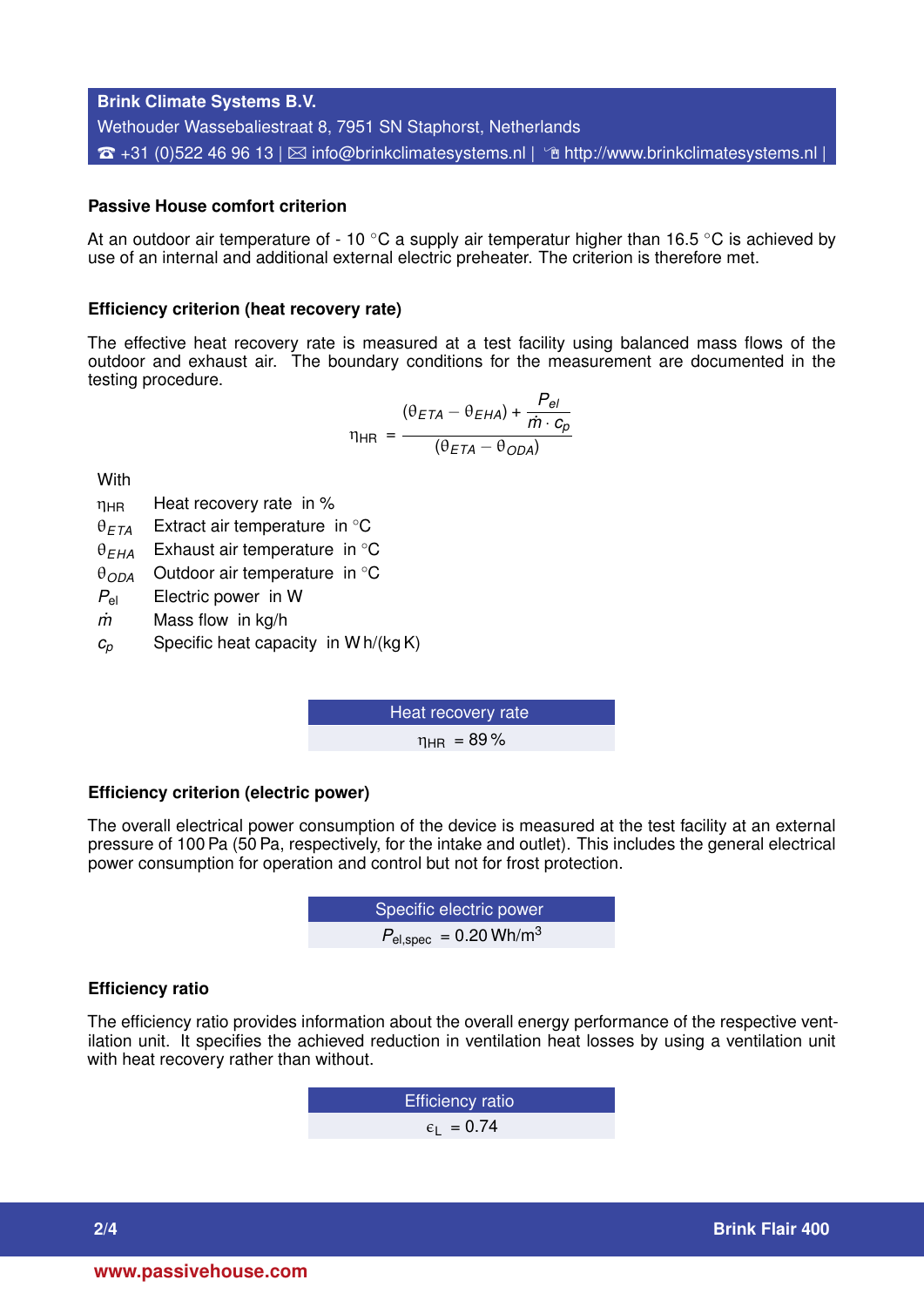## **Leakage**

The leakage airflow must not exceed 3 % of the average airflow of the unit's operating range.

| Internal leakage | External leakage |
|------------------|------------------|
| 1.30 $%$         | $1.10\%$         |

### **Settings and airflow balance**

It must be possible to adjust the balance of airflows at the unit itself (either between the exhaust and the outdoor airflows or between the supply and the extract airflows, if the unit is respectively placed inside or outside of the insulated thermal envelope of the building).

- This unit is certified for airflow rates of  $70-313 \text{ m}^3/\text{h}$ .
- $\blacksquare$  Balancing the airflow rates of the unit is possible.
- The user should have at least all the following setting options:
	- $\checkmark$  Switching the system on and off.
	- $\checkmark$  Synchronized adjustment of the supply and extract airflows to basic ventilation (70–80%), standard ventilation (100 %) and increased ventilation (130 %) with a clear indication of the current setting.
- The device has a standby power consumption of 3.90 W. The target value of 1 W was exceeded. The device should be equipped with an additional external switch so that it can be disconnected from the mains, if required.
- After a power failure, the device will automatically resume operation.

## **Acoustical testing**

The required limit for the sound power level of the device is 35 dB(A) in order to limit the sound pressure level in the installation room. The sound level target value of less than 25 dB(A) in living spaces and less than 30 dB(A)in functional spaces must be ensured by installing commercial silencers.The following sound power levels are met at an airflow rate of 298 m $^3$ /h:

|               | Duct         |            |              |                        |
|---------------|--------------|------------|--------------|------------------------|
| <b>Device</b> | Outdoor      | Supply air | Extract air  | Exhaust air            |
| $51.0$ dB(A)  | 56.5 $dB(A)$ | 65.5dB(A)  | 59.5 $dB(A)$ | $63.0 \, \text{dB}(A)$ |

- The unit does not fulfil the requirements for the sound power level. The unit must therefore be installed acoustically separated from living areas.
- $\blacksquare$  One example of suitable silencers for supply and extract air ducts is mentioned in the detailed test report or can be obtained from the manufacturer. It is recommended to identify suitable silencers for each individual project.

### **Indoor air quality**

This unit is equipped with following filter qualities by default:

| Outdoor air filter. | <b>Extract air filter</b> |
|---------------------|---------------------------|
| <b>ISO ePM1 50%</b> | ISO Coarse 60%            |